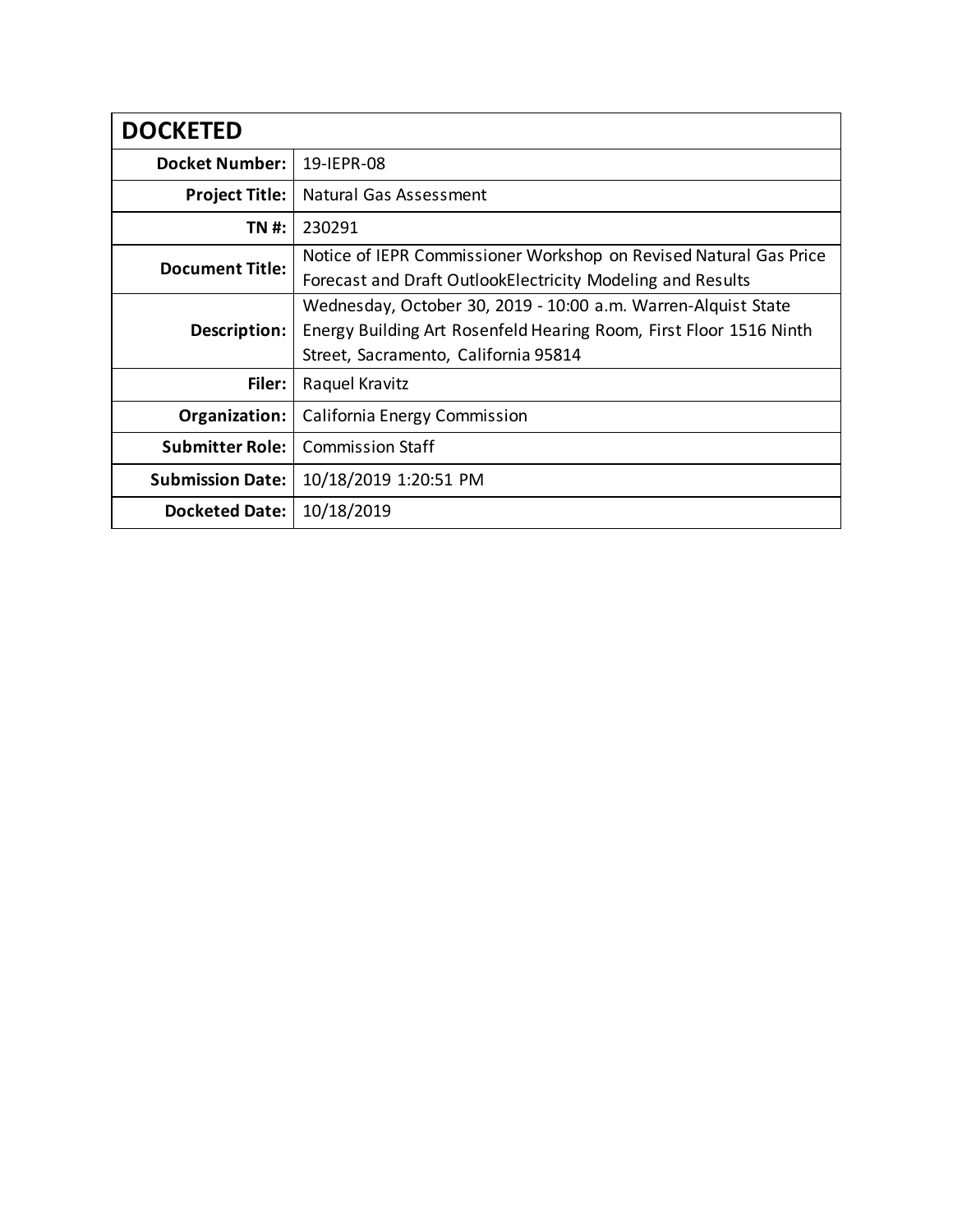#### **CALIFORNIA ENERGY COMMISSION** 1516 Ninth Street

Sacramento, California 95814

Main website: www.energy.ca.gov CEC-70 (Revised 06/18)

*2019 Integrated Energy Policy Report (2019 IEPR)* 

 $\mathcal{L}_\text{max}$  , and the set of the set of the set of the set of the set of the set of the set of the set of the set of the set of the set of the set of the set of the set of the set of the set of the set of the set of the



In the matter of: ) Docket No. 19-IEPR-08

NOTICE OF WORKSHOP

RE: Revised Natural Gas Price Forecast and Draft Outlook/ Electricity Modeling and Results

# **Notice of IEPR Commissioner Workshop on Revised Natural Gas Price Forecast and Draft Outlook/Electricity Modeling and Results**

) ) ) ) ) )

The lead commissioner for the *2019 Integrated Energy Policy Report* (*2019 IEPR),*  Janea A. Scott, will conduct a workshop to describe the revised results of the natural gas price assessment and electricity system production cost model results. Staff will also present the draft *2019 Natural Gas Market Trends and Outlook Report (2019 Natural Gas Outlook)* as well as an overview of Assembly Bill 1257 (Bocanegra, Chapter 749, Statutes of 2013). Finally, staff will explore several possible electricity systems scenarios for analysis in the CEC's production cost model. The California Energy Commission (CEC) will coordinate with other agencies on the natural gas planning efforts.

A quorum of Commissioners may participate, but no votes will be taken.

**Wednesday, October 30, 2019**   $10:00$  a.m. Warren-Alquist State Energy Building Art Rosenfeld Hearing Room, First Floor 1516 Ninth Street, Sacramento, California 95814 (Wheelchair Accessible)

Remote access is available by computer or phone via WebEx.™ For details, go to http://energy.webex.com/.

#### **Agenda**

Staff from the CEC's Natural Gas Unit will provide presentations on the draft *2019 Natural Gas Outlook,* revised natural gas price results from the North American Market gas-trade (NAMGas) model, and natural gas strategies under AB 1257. Staff from the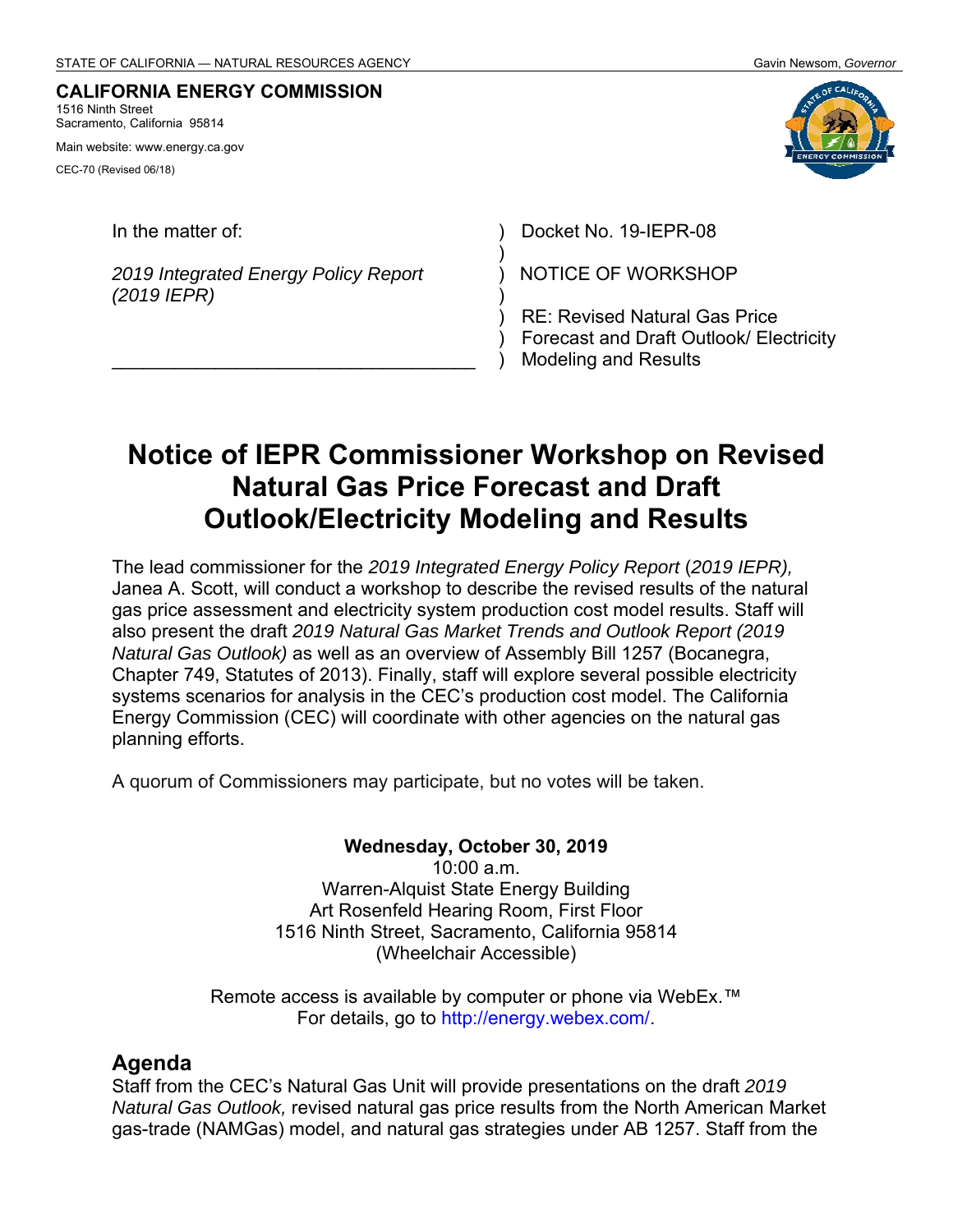Electricity Planning and System Modeling Unit will present the revised production cost results from the PLEXOS model. Staff will also present on exploratory scenarios to inform future modeling efforts using the PLEXOS model. Finally, CEC staff will discuss updates to the gas balance analysis for Southern California that assesses the gaps between capacity and demand that must be met with gas from storage. There will be opportunity for stakeholders to ask questions and provide comments on the staff presentations.

A detailed meeting schedule will be posted prior to the workshop at http://www.energy.ca.gov/2019\_energypolicy/.

#### **Background**

As required by Senate Bill 1389 (Bowen, Chapter 568, Statutes of 2002), the CEC conducts "assessments and forecasts of all aspects of energy industry supply, production, transportation, delivery and distribution, demand and prices." The Energy Commission uses these assessments and forecasts to provide an analytic foundation for developing energy policies that conserve resources, protect the environment, ensure energy reliability, enhance the state's economy and protect public health and safety.

The *Natural Gas Outlook Report* is a technical report produced in support of the IEPR on a biennial basis. This report provides the natural gas price results from NAMGas, and provides an overview of natural gas trends and issues affecting the United States and California. The Energy Commission will use the *2019 Natural Gas Outlook* in a variety of energy policy and planning activities, notably the *2019 IEPR*.

CEC staff has developed a revised annual natural gas price forecast through 2030 for each major natural gas hub within North America using the NAMGas model. The revised results include natural gas supply cases and trends that represent three possible future scenarios: a mid or reference case, a high demand case, and a low demand case. The mid case represents a future where the economy and commercial activity remain consistent with the trends experienced over the past several years. CEC staff developed the high and low demand cases by adjusting assumptions on economic growth, technology improvements, generation changes in relation to various state and national policy goals, natural gas cost curves, and demand costs.

AB 1257 requires the CEC to identify strategies that maximize the benefits of natural gas. The CEC presents the strategies in a technical report that accompanies the IEPR every four years. For this year, the CEC is meeting this reporting requirement by providing an update as an appendix of the *2019 IEPR*. This report covers natural gas strategies under recently enacted state decarbonization policies and clean energy targets that have potentially significant impacts on fossil natural gas use.

The CEC must consider the state's clean energy policies in the electricity system modeling efforts. To begin addressing this requirement, CEC staff has begun evaluating electricity system scenarios beyond the core future scenarios used to populate the NAMGas model. These additional electricity supply and demand scenarios include high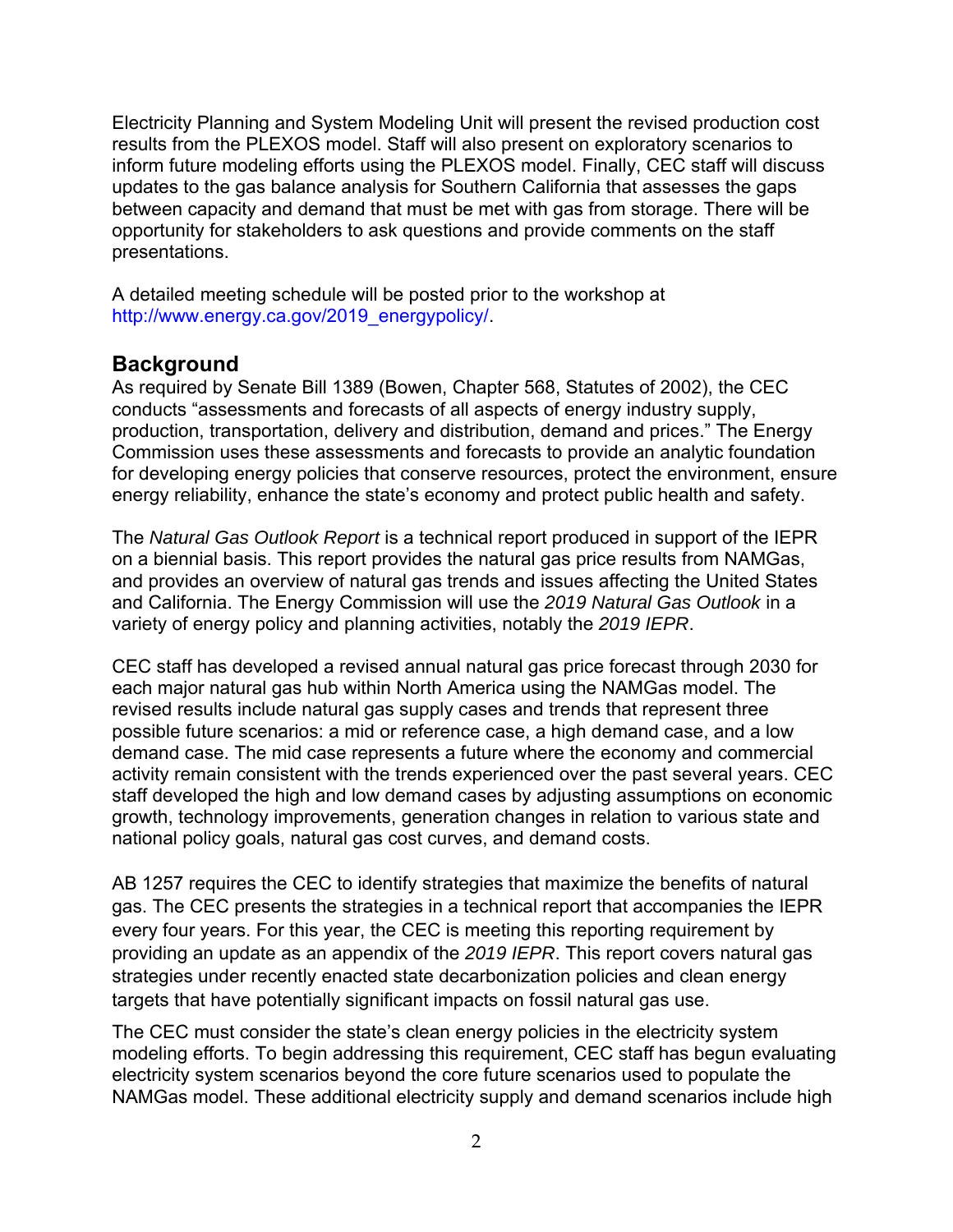vehicle electrification, high building electrification, low hydroelectric generation, and a combination of these scenarios. The results from these scenarios have been compared to a traditional mid electricity demand case to help identify different metrics for evaluating alternative scenarios and possible improvements to the CEC's modeling approach as the CEC expands the scope of its modeling efforts.

Following this workshop, staff will consider stakeholder comments along with direction from the *2019 IEPR* Lead Commissioner, and make revisions or additions as appropriate.

### **Public Comment**

**Oral Comments**: Commissioners will accept oral comments at the end of the workshop. Public comments may be limited to three minutes or less per speaker and to one person per organization. If participating via WebEx, use the "raise hand feature" so the administrator can introduce you and unmute your microphone after comments from the floor.

**Written comments**. Written comments must be submitted to the Dockets Unit by **5:00 p.m. on November 11, 2019.** 

Written and oral comments, attachments, and associated contact information (including address, phone number, and email address) will become part of the public record of this proceeding with access available via any Internet search engine.

#### **For the** *2019 IEPR,* **The Energy Commission encourages use of its electronic commenting system**. Visit

https://efiling.energy.ca.gov/Ecomment/Ecomment.aspx?docketnumber=19-IEPR-08, which links to the comment page for this docket. Select or enter a proceeding to be taken to the "Add Comment" page. Enter your contact information and a comment title describing the subject of your comment(s). Comments may be included in the "Comment Text" box or attached as a downloadable, searchable in Microsoft® Word (.doc, .docx) or Adobe® Acrobat® (.pdf) file. Maximum file size is 10 MB.

Written comments may also be submitted by email or mail if you choose not to use the electronic filing system. Include the docket number 19-IEPR-08 and Revised Natural Gas Price Scenarios and Outlook in the subject line and send to docket@energy.ca.gov.

If preferred, a paper copy may be sent to:

California Energy Commission Docket Unit, MS-4 Re: Docket No. 19-IEPR-08 1516 Ninth Street Sacramento, California 95814-5512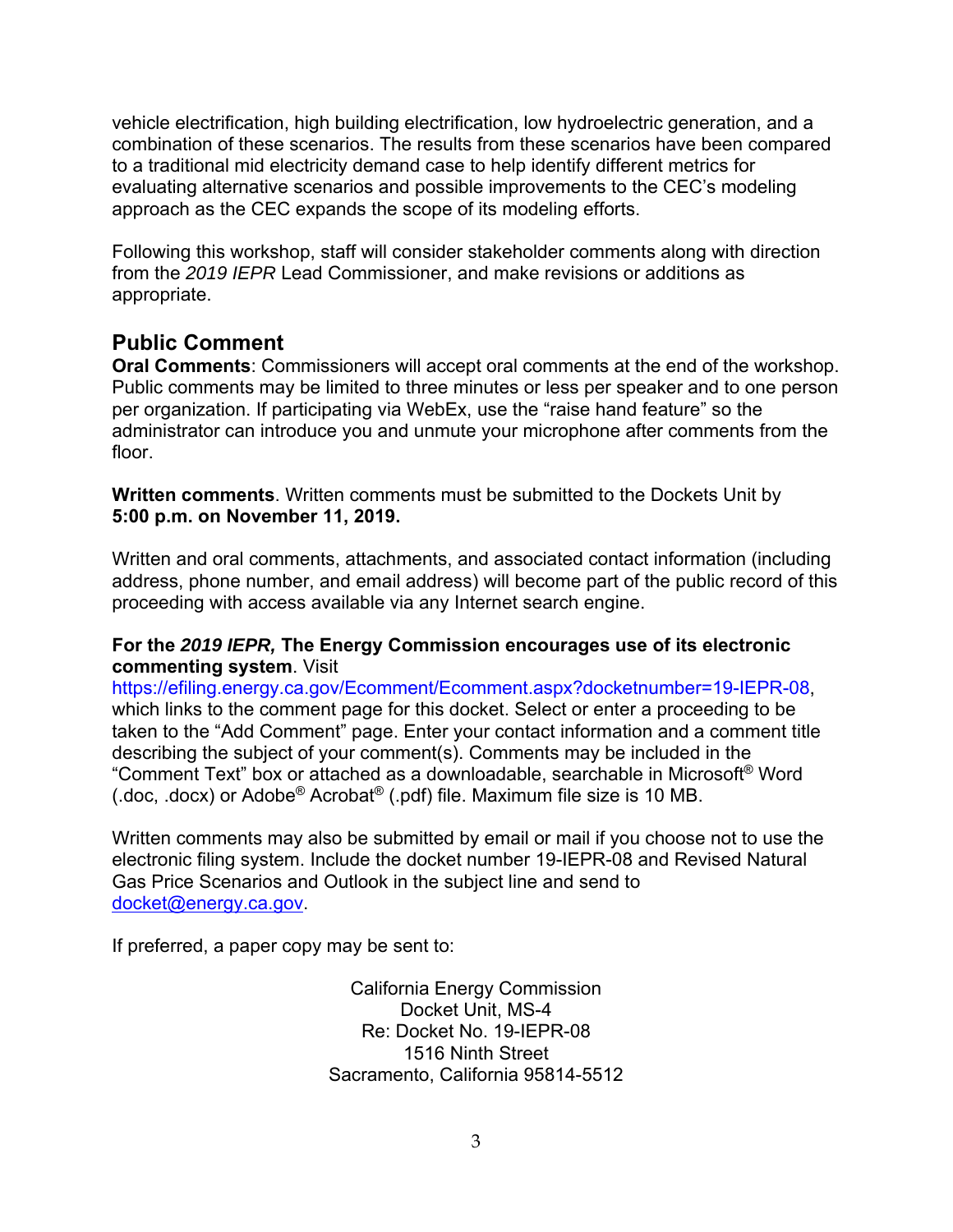## **Public Advisor and Other Commission Contacts**

The Energy Commission's Public Advisor's Office provides the public assistance in participating in Commission proceedings. For information on how to participate in this forum, please contact the Public Advisor, Noemi Gallardo at PublicAdvisor@energy.ca.gov (916) 654-4489, or toll free at (800) 822-6228.

Please direct requests for reasonable accommodation to Yolanda Rushin at yolanda.rushin@energy.ca.gov or (916) 654-4310 at least five days in advance.

Media inquiries should be directed to the Media and Public Communications Office at mediaoffice@energy.ca.gov or (916) 654-4989.

Questions on the technical subject matter of this meeting, should be directed to Anthony Dixon at Anthony.Dixon@energy.ca.gov or (916) 654-4882 or Angela Tanghetti at Angela.Tanghetti@energy.ca.gov or (916) 654-4854.

For general questions regarding the IEPR proceeding, please contact Raquel Kravitz at Raquel.Kravitz@energy.ca.gov or (916) 651-8836.

### **Remote Attendance**

WebEx is the Energy Commission's online meeting service. When attending remotely, presentations will appear on your computer/laptop/mobile device screen, and audio may be heard via the device or telephone. Please be aware that the WebEx meeting may be recorded. WebEx technical support is available at 1-866-229-3239.

**Via Computer:** Go to https://energy.webex.com/ec. If this event is listed, click "Join" If not, click "Unlisted Events" on the left of the screen and enter Event Number **929 088 294**. When prompted, enter your name and email address. No password is needed.

The "Join Conference" menu will offer you a choice of audio connections:

- 1. To call into the meeting, select "I will call in" and follow the on-screen directions.
- 2. International attendees, select "Global call-in number."
- 3. To have WebEx call you, enter your phone number and click "Call Me."
- 4. For Internet audio: If you have a broadband connection, a headset, or a computer microphone and speakers, you may use VolP (Internet audio). Go to the audio menu and click "Use Computer Headset," then "Call Using Computer."

**Via Telephone Only:** (no visual presentation): Dial 1-866-469-3239 (toll-free in the U.S. and Canada) and when prompted, enter the Event Number (from above). International callers may select a number from https://energy.webex.com/energy/globalcallin.php.

**Via Mobile Device:** Download the application from www.webex.com/products/webconferencing/mobile.html.